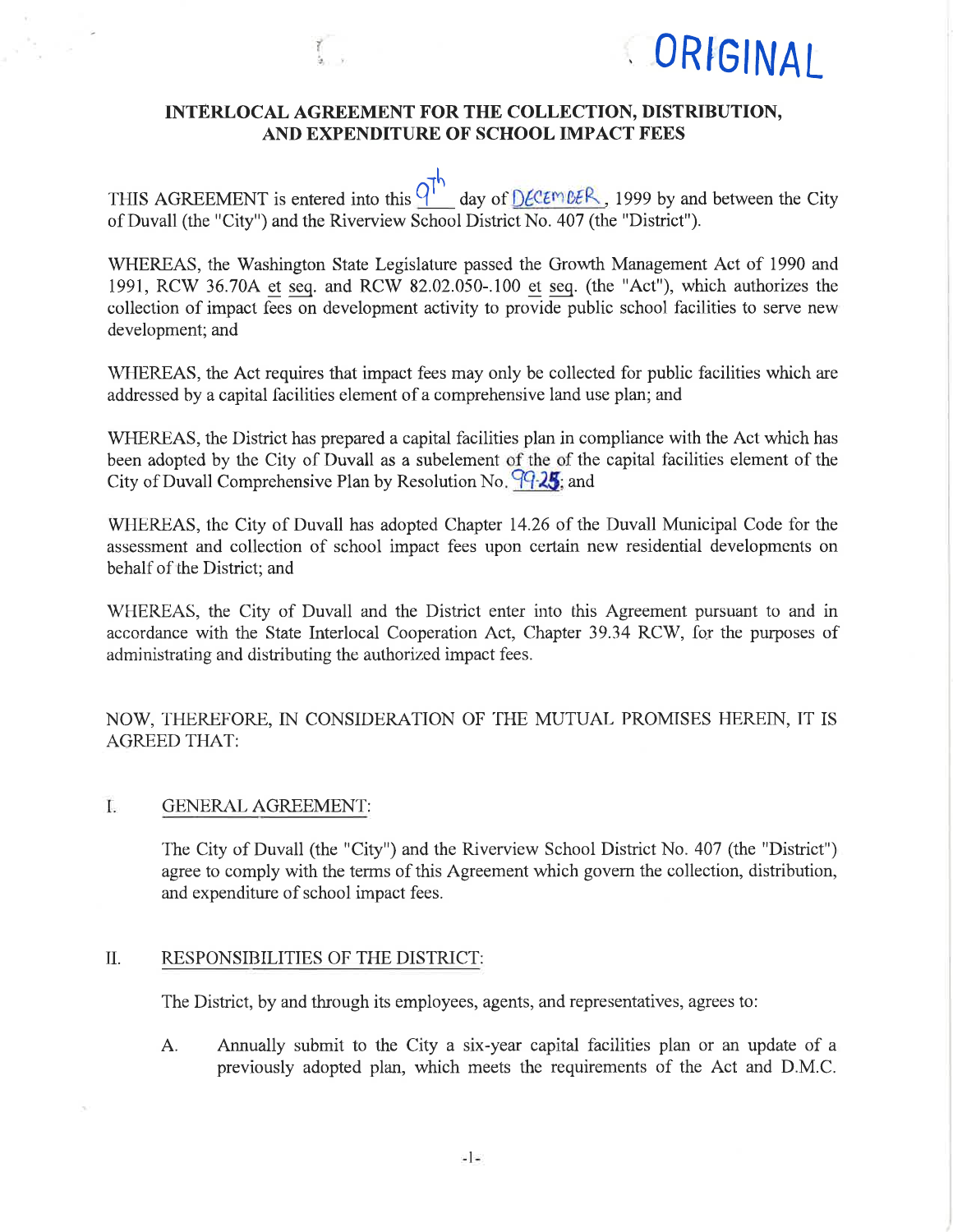Chapter 14.26 on or before April lst of each year.

- Authorize King County, as Treasurer for the District, to establish a School Impact Fee Account into which school impact fees may be deposited. B.
- C. Expend impact fee revenues provided to the District under this Agreement, and all interest proceeds on such revenues, as authorized in D.M.C. Section 14.26.040.
- Prepare an annual report in accordance with the requirements of RCW 82.02.070 and D.M.C. Section  $14.26.120(c)(3)$  showing the system improvements that were financed in whole or in part by impact fees and the amount of funds expended. The annual report shall be sent to the City on or before April 1st of each year for the preceding calendar year. D.
- Refund impact fees and interest earned on impact fees when a refund is required under applicable law; including but not limited to (1) when the proposed development activity does not proceed and no impact to the District has resulted, unless the District determines that it has expended or encumbered the fees in good faith prior to the application for a refund; (2) when the impact fees or interest eamed on impact fees are not expended or encumbered within the time limits established by law; or (3) when the school impact fee program is terminated. E.
- Maintain all accounts and records necessary to ensure proper accounting for all impact fee funds and compliance with this Agreement, the Act, and D.M.C. Chapter 14.26. F.

### III. RESPONSIBILITIES OF THE CITY:

The City, by and through its employees, agents, and representatives, agrees to:

- A. Timely review and take action on the District's updated Capital Facilities Plan and the District's revised impact fee schedule.
- B. Deposit promptly all impact fees collected on behalf of the District and interest eamed thereon in the School Impact Fee Account in the Office of the King County Treasurer.
- After receipt of the District's annual report required by Section II(D) above, prepare an annual report on each impact fee account, showing the source and amount of all moneys collected, earned, or received and system improvements that were financed in whole or in part by impact fees, as required by RCW 82.02.070(1). C.
- Determine whether applicants are excluded from the application of the impact fees pursuant to D.M.C. Section 14.26.030(b), as may be amended from time to time. D.